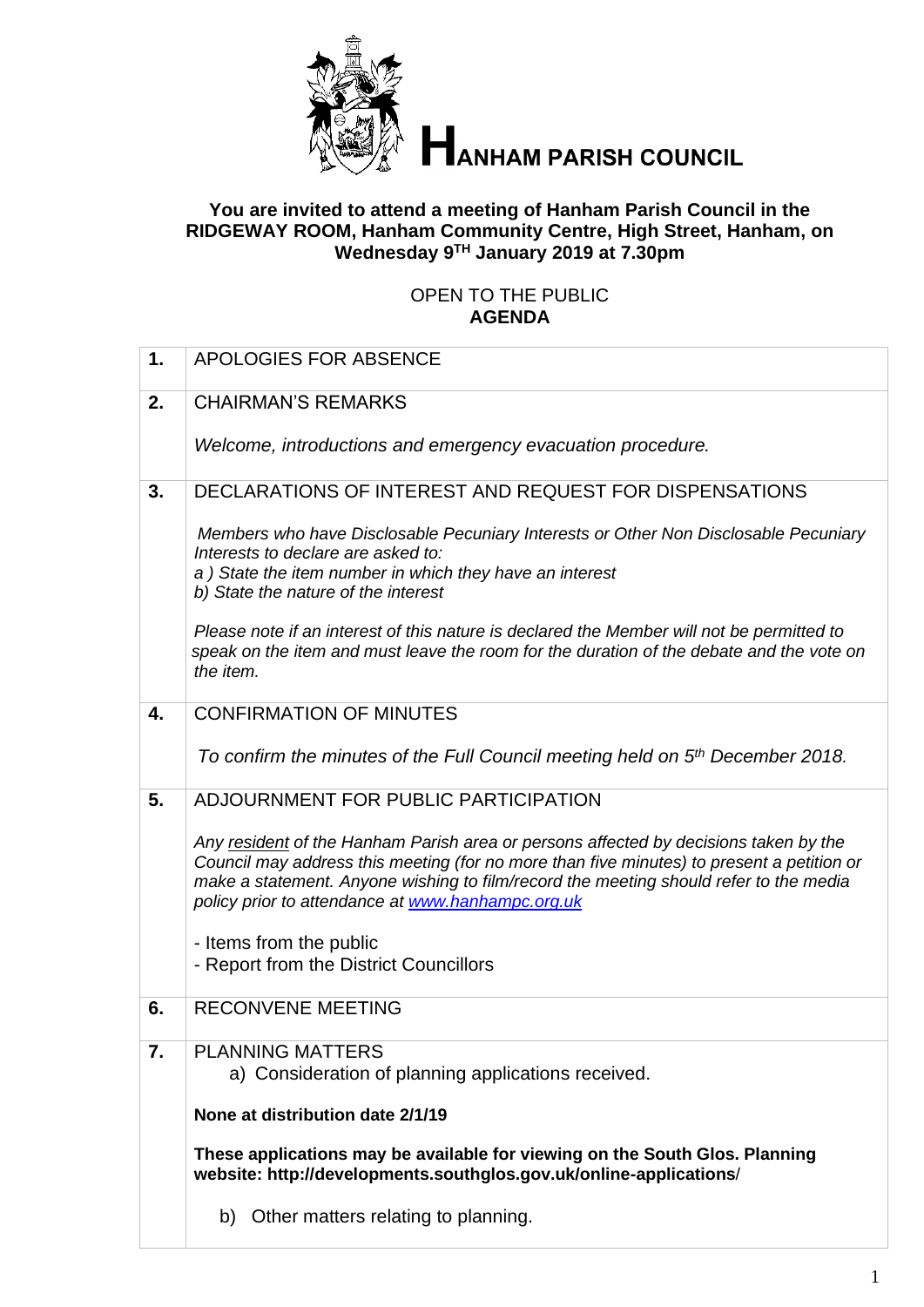| 8.  | <b>FINANCE</b><br>Verbal financial report from the Chair of Finance<br>a)<br>Report from Internal Auditor following the audit review on 13 <sup>th</sup> December 2018<br>b)<br>To approve the precept requirements for 2019/20<br>C)<br>To approve the recommendations from the finance committee for a grant to<br>d)<br>MS therapy Centre for £250.00 from the 2019/20 budget<br>e) To authorise payment of accounts from the schedule provided |
|-----|----------------------------------------------------------------------------------------------------------------------------------------------------------------------------------------------------------------------------------------------------------------------------------------------------------------------------------------------------------------------------------------------------------------------------------------------------|
| 9.  | <b>MATTERS ARISING</b>                                                                                                                                                                                                                                                                                                                                                                                                                             |
|     | On-going issues from previous meetings.<br>a) New planters and bench seats                                                                                                                                                                                                                                                                                                                                                                         |
| 10. | REPORTS FROM PARISH COUNCIL REPRESENTATIVES FROM OTHER<br><b>MEETINGS</b>                                                                                                                                                                                                                                                                                                                                                                          |
|     | Brief verbal presentation, with a copy of the full report to the Clerk if necessary.                                                                                                                                                                                                                                                                                                                                                               |
| 11. | CORRESPONDENCE FROM SOUTH GLOS COUNCIL                                                                                                                                                                                                                                                                                                                                                                                                             |
| 12. | <b>CORRESPONDENCE FROM OTHER SOURCES</b>                                                                                                                                                                                                                                                                                                                                                                                                           |
|     | a) Letter from Ray Smith, 24th Kingswood (1 <sup>st</sup> Hanham) Christchurch Scout<br>Group                                                                                                                                                                                                                                                                                                                                                      |
| 13. | MEMBERS POINTS OF INFORMATION                                                                                                                                                                                                                                                                                                                                                                                                                      |
|     | All matters to be notified to the Chair prior to the meeting.                                                                                                                                                                                                                                                                                                                                                                                      |
| 14. | DATE OF NEXT MEETING                                                                                                                                                                                                                                                                                                                                                                                                                               |

………………………………………………………………..Clerk to the Council

Enquiries to: Clerk to the Council, Nicola Little, 10 Tyler Close, Hanham, Bristol, BS15 9NG

Tel: 01454 862696 email:clerk@hanhampc.org.uk